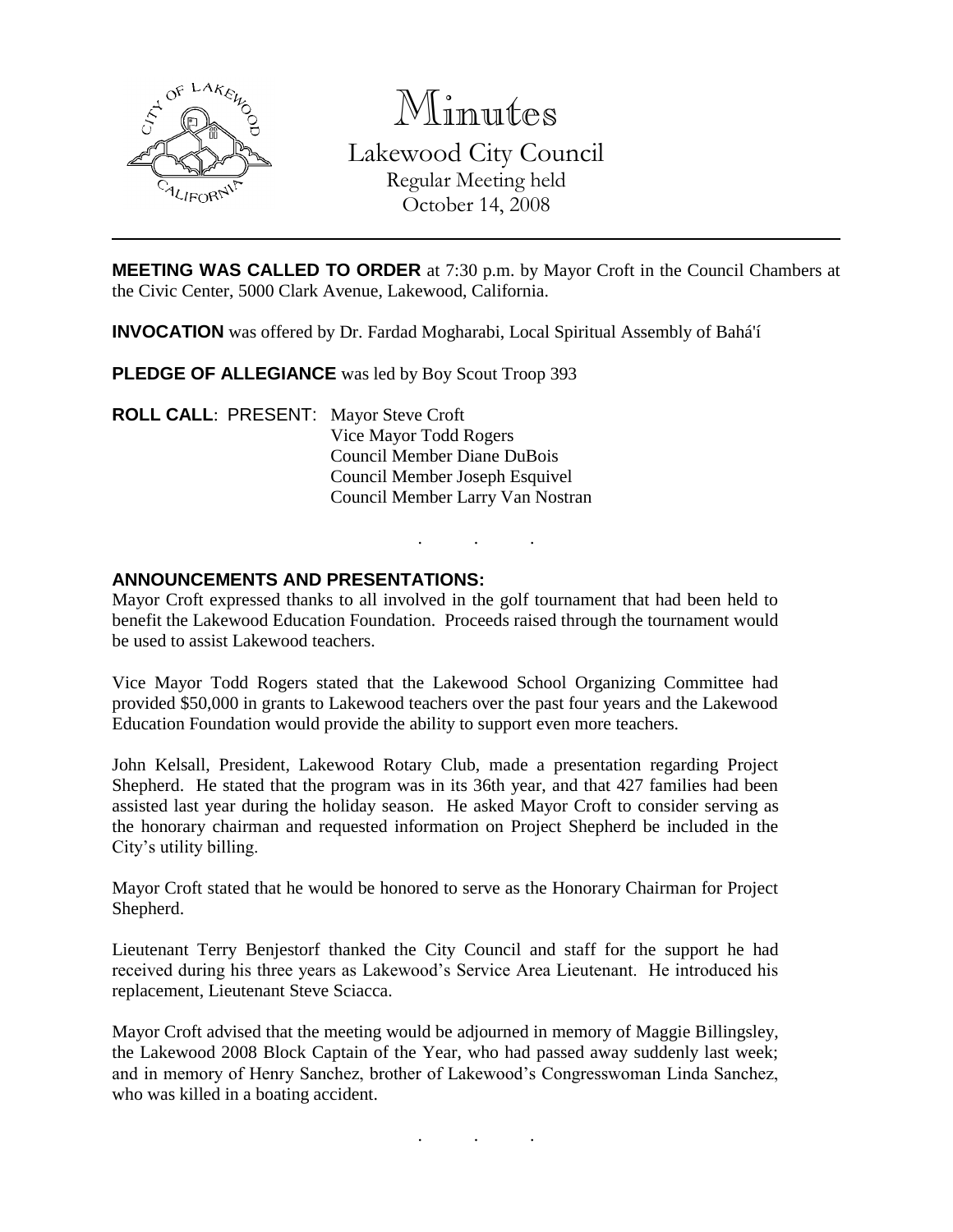City Council Minutes October 14, 2008 Page 2

### **ROUTINE ITEMS:**

Council Member Esquivel requested that Routine Item 1 be considered separately.

COUNCIL MEMBER VAN NOSTRAN MOVED AND COUNCIL MEMBER DUBOIS SECONDED TO APPROVE ROUTINE ITEMS 2 THROUGH 4.

- RI-2 Approval of Personnel Transactions
- RI-3 Approval of Registers of Demands
- RI-4 Approval of Meeting Reports and Authorizations Pursuant to AB1234

UPON ROLL CALL VOTE, THE MOTION WAS APPROVED:

AYES: COUNCIL MEMBERS: Esquivel, DuBois, Rogers, Van Nostran and Croft NAYS: COUNCIL MEMBERS: None

RI-1 Approval of Minutes of the Meeting held September 9, and September 23, 2008

VICE MAYOR ROGERS MOVED AND COUNCIL MEMBER DUBOIS SECONDED TO APPROVE THE MINUTES OF THE MEETING HELD SEPTEMBER 9, 2008. UPON ROLL CALL VOTE, THE MOTION WAS APPROVED:

AYES: COUNCIL MEMBERS: Esquivel, DuBois, Rogers, Van Nostran and Croft NAYS: COUNCIL MEMBERS: None

COUNCIL MEMBER DUBOIS MOVED AND VICE MAYOR ROGERS SECONDED TO APPROVE THE MINUTES OF THE MEETING HELD SEPTEMER 23, 2008. UPON ROLL CALL VOTE, THE MOTION WAS APPROVED:

AYES: COUNCIL MEMBERS: DuBois, Rogers, Van Nostran and Croft NAYS: COUNCIL MEMBERS: None ABSTAIN: COUNCIL MEMBERS: Esquivel

# **2.1 • AUTHORIZING CITY TREASURER TO DEPOSIT MONEY IN THE LOCAL AGENCY INVESTMENT FUND**

. . .

Administrative Services Director Diane Perkin stated that the proposed resolution was necessary to provide the up-to-date staff authorization information required for utilization of the Local Agency Investment Fund (LAIF) as a pool for City investments.

RESOLUTION NO. 2008-65; A RESOLUTION OF THE CITY COUNCIL OF THE CITY OF LAKEWOOD AUTHORIZING THE CITY TREASURER TO DEPOSIT MONEY IN THE CITY TREASURY NOT REQUIRED FOR IMMEDIATE NEEDS IN THE LOCAL AGENCY INVESTMENT FUND FOR THE PURPOSE OF INVESTMENT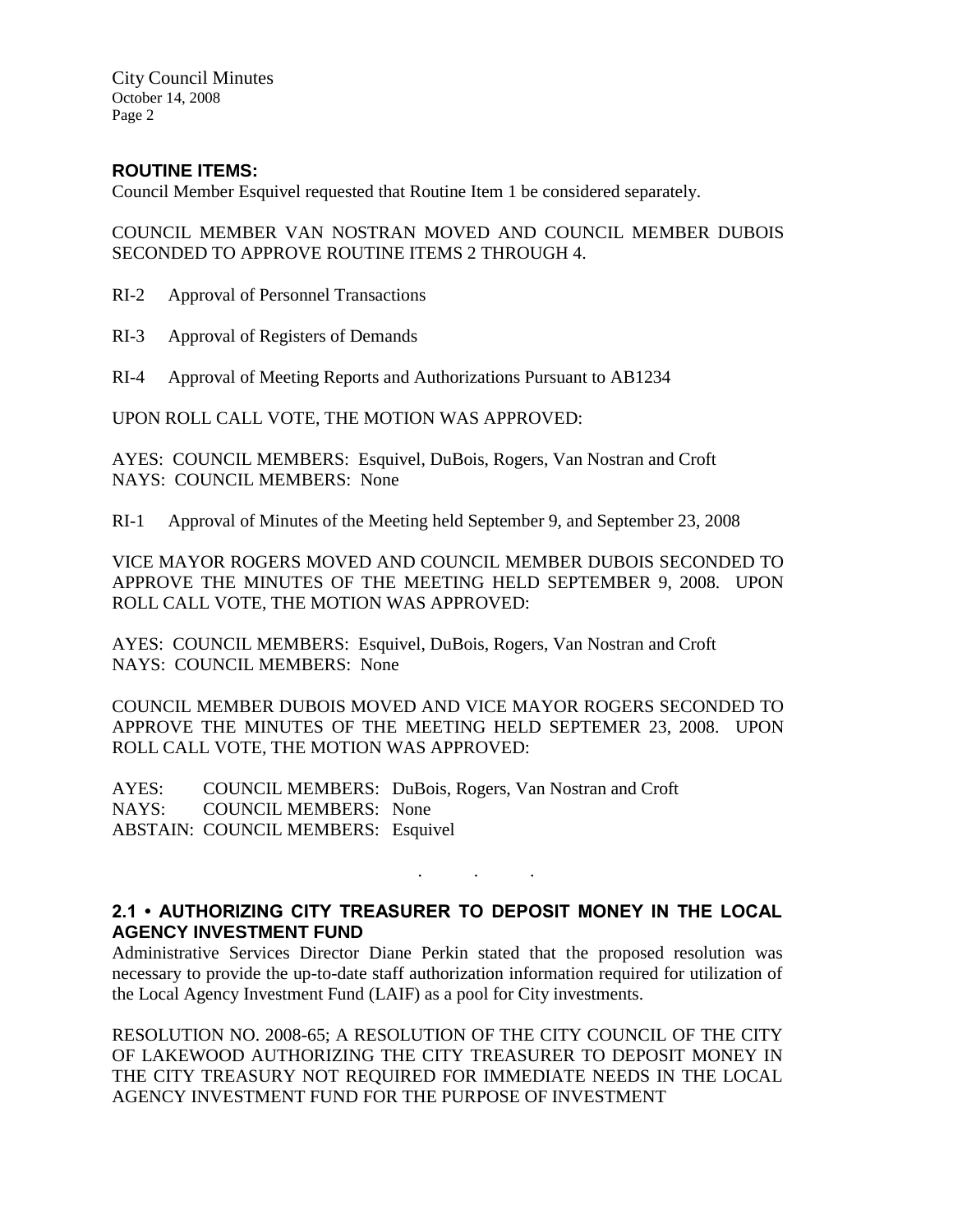### **2.1 • AUTHORIZING CITY TREASURER TO DEPOSIT MONEY IN THE LOCAL AGENCY INVESTMENT FUND** - Continued

COUNCIL MEMBER DUBOIS MOVED AND COUNCIL MEMBER ESQUIVEL SECONDED TO ADOPT RESOLUTION NO. 2008-65. UPON ROLL CALL VOTE, THE MOTION WAS APPROVED:

AYES: COUNCIL MEMBERS: Esquivel, DuBois, Rogers, Van Nostran and Croft NAYS: COUNCIL MEMBERS: None

Responding to questions from the City Council, Ms. Perkin stated that although the financial world was in turmoil, the City had very safe and secure investments.

Council Member Van Nostran inquired about the impacts on budget projections. Ms. Perkin responded by stating that certain changes and adjustments had been made about one year ago. She advised that since two-year investments had been purchased, the rate of return was set for this year as well.

### **3.1 • PAVING PLAN PRIORITIES FOR PROPOSITION 1B, LOCAL STREETS IMPROVEMENT FUNDS**

. . .

Public Works Director Lisa Rapp displayed slides and made a presentation based on the memo contained in the agenda. She reported that in 2006, voters had approved bond funding under Proposition 1B for local street and road improvements. Under the Proposition 1B, the City of Lakewood was allocated funding in two installments, with a second installment of \$1,268,812. Staff was recommending that the funding continue to be used for the City's residential street paving program. She noted that the residential paving program had completed approximately 88 percent of Lakewood's residential streets. Staff was recommending an adjustment in priorities for paving as water main replacement had not been completed in the next scheduled paving area. It was the recommendation of staff that the City Council adopt a revised paving priority plan and amend the FY2008-09 budget to include \$1,268,812 of Proposition 1B funds to be used for the residential paving program.

Council Member DuBois inquired if the funding could be counted on or might be subject to cuts by the State. Ms. Rapp responded by stating that it would be difficult to divert the funds since they were bond funds and restricted by the voters for a particular purpose.

COUNCIL MEMBER ESQUIVEL MOVED AND COUNCIL MEMBER VAN NOSTRAN SECONDED TO APPROVE STAFF'S RECOMMENDATION. UPON ROLL CALL VOTE, THE MOTION WAS APPROVED:

. . .

AYES: COUNCIL MEMBERS: Esquivel, DuBois, Rogers, Van Nostran and Croft NAYS: COUNCIL MEMBERS: None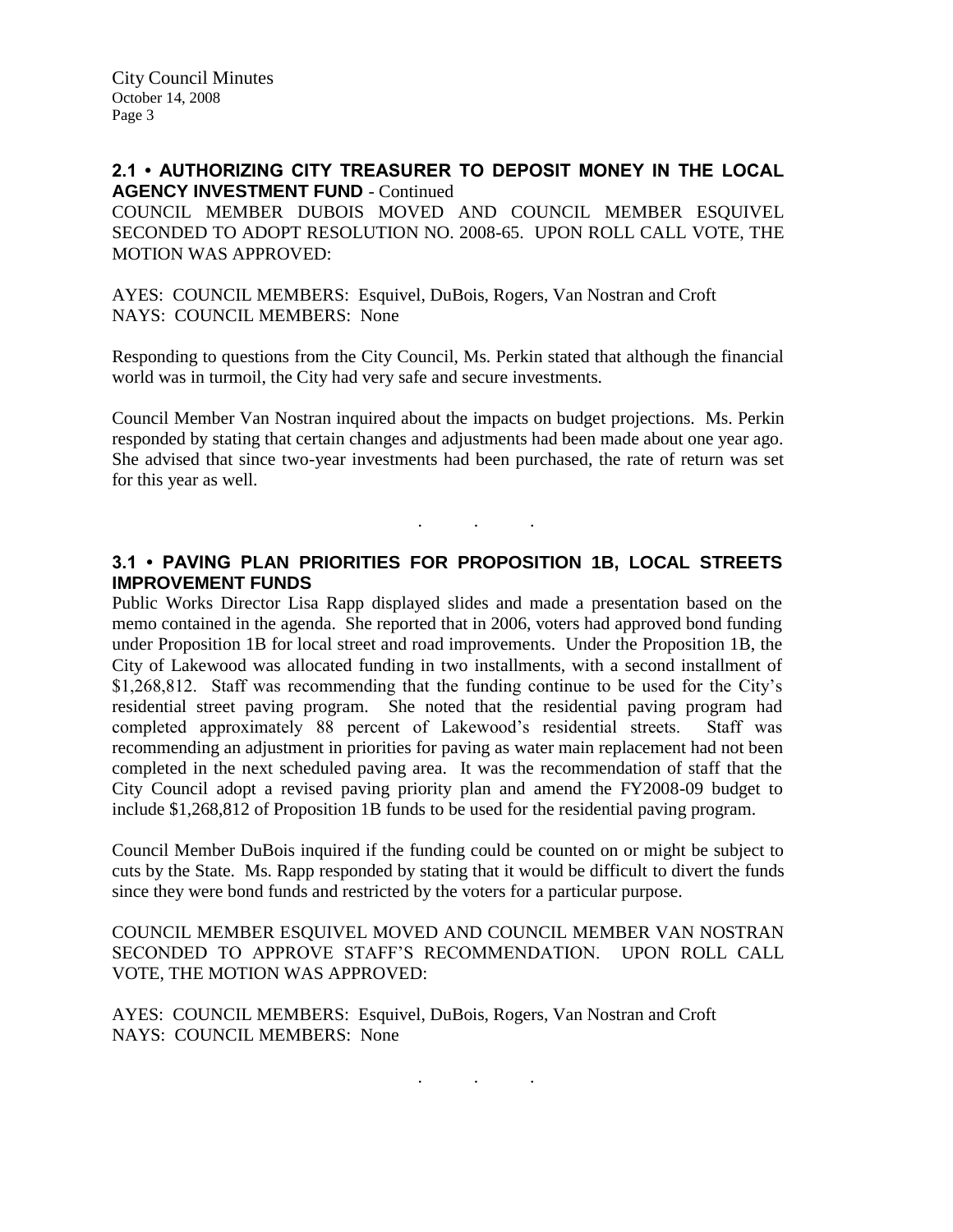# **3.2 • STATEMENT OF EXPENSE HEARING FOR NUISANCE ABATEMENT COSTS**

Community Development Director Jack Gonsalves displayed slides and made a presentation based on the memo contained in the agenda. He stated the property had an accumulation of junk, trash, debris, rubbish, boxes, containers, household items, cast-offs, furniture, buckets, paper goods, and miscellaneous items stored in the driveway and rear yard area and visible from the street. He advised that although the resident had been assisted with a clean-up by volunteer groups in 2007, the accumulating had continued requiring the issuance of a Minute Finding and Order of the Building Rehabilitation Board to clean up the property. Upon the failure of the resident to perform the work, an abatement warrant had been issued by the court and a contractor was retained to perform the clean-up. The contractor, over a two-day period, had removed and disposed of 6.28 tons of debris at a cost of \$4,400, without the addition of any administrative costs. It was the recommendation of staff that the City Council uphold and confirm the correctness and reasonableness of the costs of the abatement work.

John Atwater disputed the total number of hours worked and tons of debris.

Vice Mayor Rogers requested that staff look into possible resources to help Mr. Atwater and prevent the accumulation from occurring again.

COUNCIL MEMBER ESQUIVEL MOVED AND VICE MAYOR ROGERS SECONDED TO APPROVE STAFF'S RECOMMENDATION. UPON ROLL CALL VOTE, THE MOTION WAS APPROVED:

AYES: COUNCIL MEMBERS: Esquivel, DuBois, Rogers, Van Nostran and Croft NAYS: COUNCIL MEMBERS: None

At 8:11 p.m., the Regular Meeting of the City Council was recessed for the Meeting of the Lakewood Redevelopment Agency. At 8:14 p.m., the City Council Meeting was reconvened.

. . .

. . .

# **3.3 • REDEVELOPMENT AGENCY RECOMMENDATION REGARDING RELOCATION PLAN FOR 5812, 5812½ AND 5814 AUTRY AVENUE**

The Director of Community Development advised that the Redevelopment Agency had approved a Relocation Plan for 5812, 5812½, and 5814 Autry Avenue and was recommending to the City Council that the Plan be approved.

COUNCIL MEMBER VAN NOSTRAN MOVED AND VICE MAYOR ROGERS SECONDED TO APPROVE THE RELOCATION PLAN FOR 5812, 5812½, AND 5814 AUTRY AVENUE AS PRESENTED.